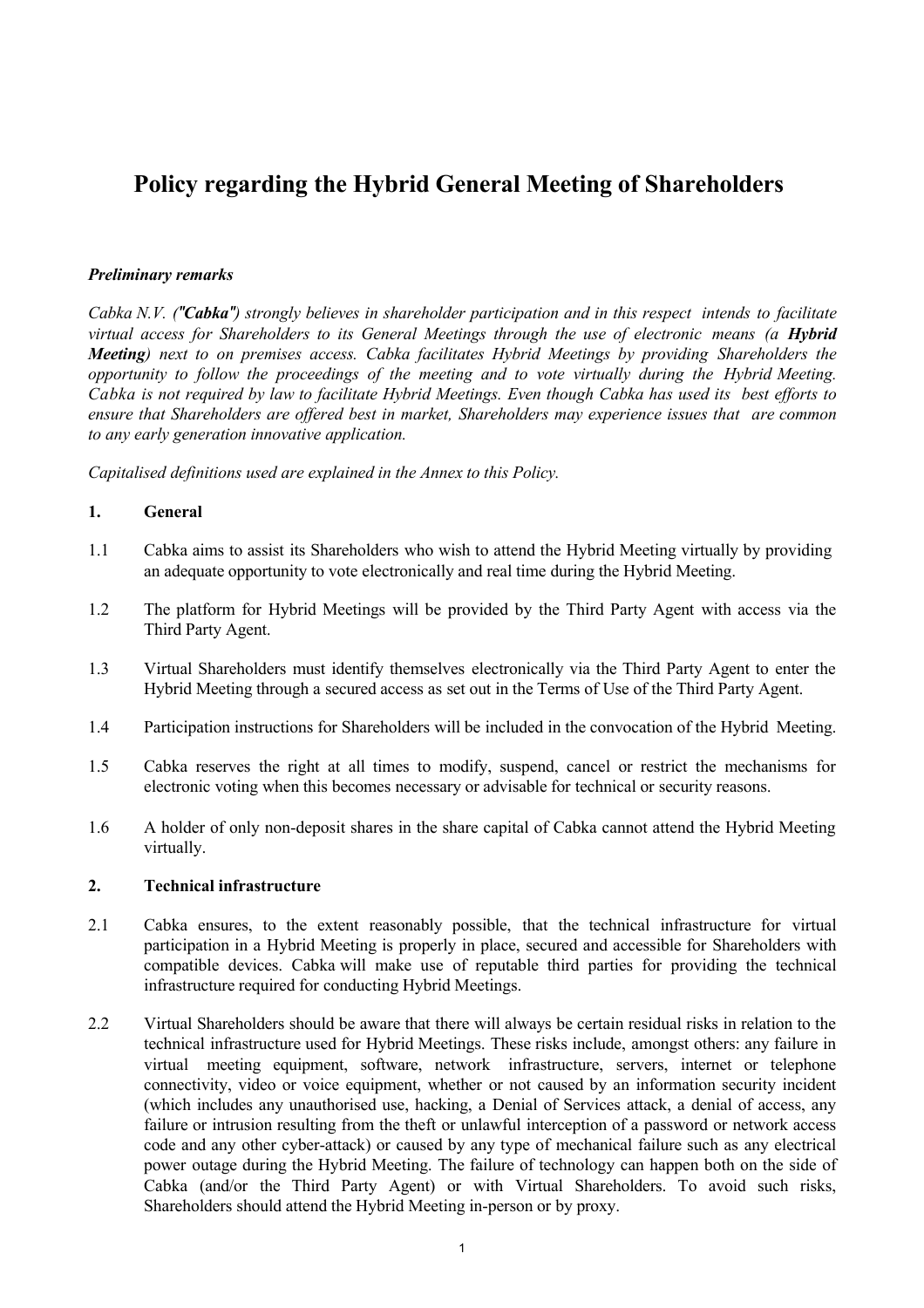- 2.3 The technical infrastructure will be implemented in a timely manner before the Hybrid Meeting in order to allow Shareholders to test their access and to verify that they would be able to participate virtually in the Hybrid Meeting. Cabka will take all reasonable efforts to keep technical support lines available for Shareholders who attend the meeting virtually.
- 2.4 Shareholders may inform Cabka of any failure of the technical infrastructure via the technical support lines referred to in Clause 2.3. Any failure in virtual meeting equipment, software, network infrastructure, servers, internet or telephone connectivity, an electrical power outage or similar events, including an information security incident (which includes any unauthorised use, hacking, a Denial of Services attack, a denial of access, any failure or intrusion resulting from the theft or unlawful interception of a password or network access code and any other cyber-attack), that might prevent virtual participation in the Hybrid Meeting, will in any event be at the risk and to the account of such Shareholder.
- 2.5 Any failure of the technical infrastructure that occurs during the Hybrid Meeting which comes to the attention of the Chairperson and which affects significantly the course of the Hybrid Meeting, shall be communicated by the Chairperson to all Shareholders who participate in-person or virtually in the Hybrid Meeting. The Chairperson may decide at his own discretion, taking into account the potential impact on the decision making-process within the Hybrid Meeting, whether or not the Hybrid Meeting must be suspended or cancelled due to such failure, or proceed without the possibility for some or all Virtual Shareholders to vote and/or follow the Hybrid Meeting virtually.
- 2.6 Should the Chairperson decide to cancel the whole Hybrid Meeting or the remainder of the Hybrid Meeting as referred to in Clause 2.5, a new General Meeting, that does not have to be a Hybrid Meeting, will be convened by Cabka as soon as reasonably possible. The agenda for that General Meeting consists of at least the same items, to the extent not already adopted in the original meeting, and may include other items as well. Shareholders who have given a proxy or voting instruction to the Management Board must be aware that such proxy or voting instruction will not be valid for the newly convened General Meeting.

# **3. Meeting rights and voting by Virtual Shareholders in Hybrid Meeting**

- 3.1 Each Shareholder, not being a holder of only non-deposit shares in Cabka, may follow the proceedings of the Hybrid Meeting virtually and vote in real time electronically, provided that he timely selects this option via the Third Party Agent in accordance with the instructions provided in the convocation of the Hybrid Meeting.
- 3.2 Virtual Shareholders must be logged in via the Third Party Agent to the voting platform facilitating the Hybrid Meeting prior to the start of the Hybrid Meeting. Virtual Shareholders joining the Hybrid Meeting after the opening of the Hybrid Meeting by the Chairperson will not be counted as attending Shareholders and will not be able to vote in that Hybrid Meeting; they will only have access to the live stream to follow the Hybrid Meeting.
- 3.3 Shareholders attending the Hybrid Meeting, either virtually, by proxy or in-person, are counted at the start of the Hybrid Meeting as in-person attendees for calculating how many Shareholders are represented at the Hybrid Meeting and which percentage of the issued and outstanding share capital is represented at the Hybrid Meeting. Any early log-off by a Virtual Shareholder during the Hybrid Meeting, will therefore not affect such calculation. In case of dropped or terminated connection to the Hybrid Meeting, Virtual Shareholder will be allowed to re-join the Hybrid Meeting only if he or she was already accounted for at the beginning of the Hybrid Meeting. The names of the Virtual Shareholders in the Hybrid Meeting will be put on the registration list of Shareholders attending the Hybrid Meeting in-person or by proxy, in accordance with the provisions of the articles of association of Cabka.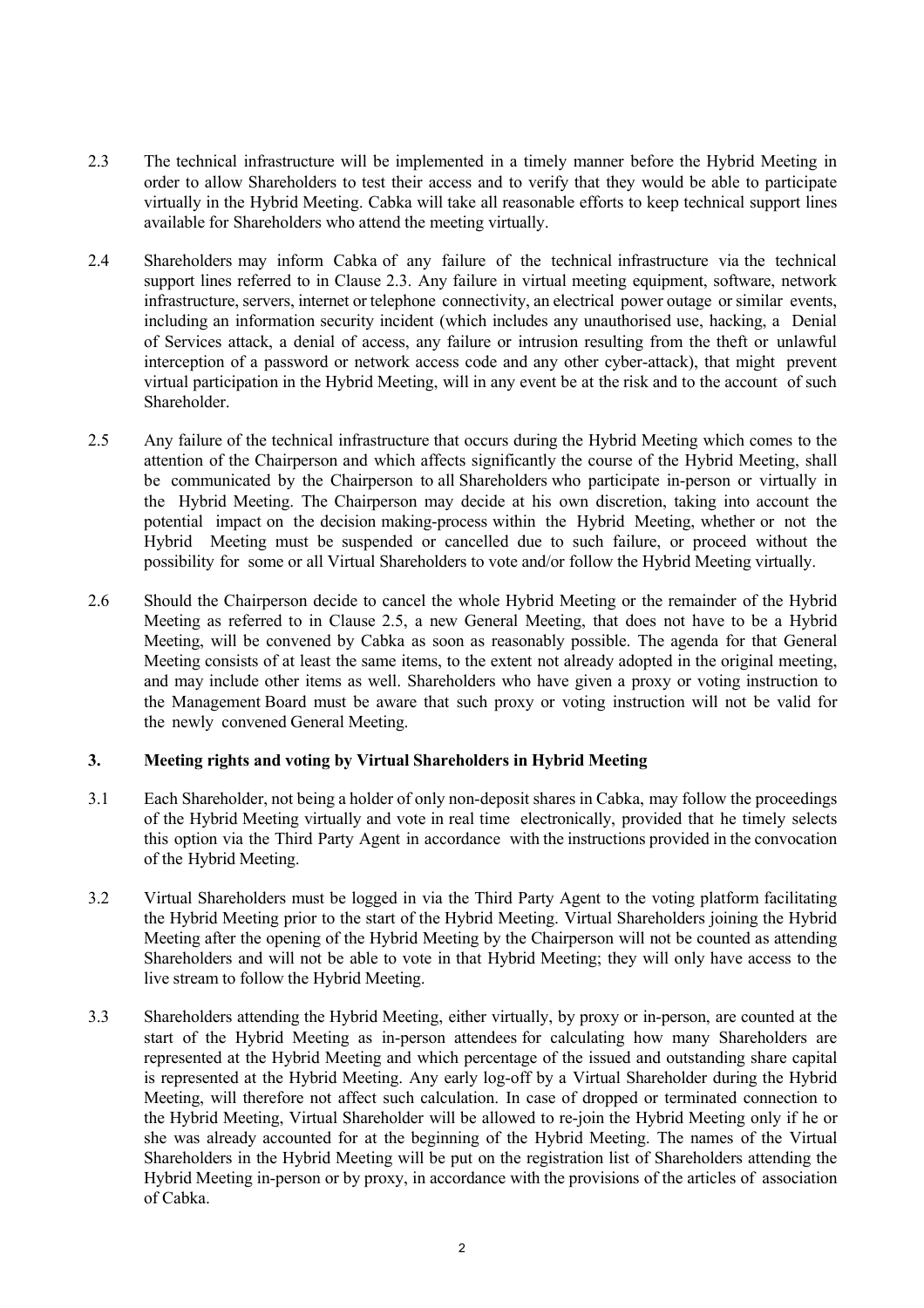- 3.4 Split voting on a shareholding that is held in one security account is not yet supported by the platform and will therefore not be possible.
- 3.5 The secretary of the meeting will *inter alia* observe the procedural aspects of the Hybrid Meeting, including its virtual part, and review the final vote reconciliation prior to certifying the final results.
- 3.6 Unless provided otherwise in the convocation of the Hybrid Meeting, polls about an agenda item shall be held after the deliberation about such item has been closed by the Chairperson. The Chairperson may decide at the beginning of the Hybrid Meeting that the polls for all items will be open during the Hybrid Meeting and closed after the last voting item on the agenda has been discussed. Provisional voting results will not be disclosed during the Hybrid Meeting. The Chairperson will determine when the polls about particular items will be open and closed exactly, taking into account the previous sentences. The polls are not open for voting prior to the start of the Hybrid Meeting.
- 3.7 At the close of each poll (or all polls as the case may be see Clause 3.6), the Chairperson's decision about the voting expressed in the meeting is decisive to determine whether or not resolutions have been adopted by the General Meeting.

### **4. Vote confirmation and results**

- 4.1 Upon request of a Virtual Shareholder Cabka will send such Virtual Shareholder a confirmation of receipt of his votes cast during the Hybrid Meeting.
- 4.2 The voting results of the Hybrid Meeting will be placed on Cabka's website in accordance with Dutch law. The notice of these results will also state whether there were any failures or issues encountered during the Hybrid Meeting from a technical infrastructural or information security perspective Cabka has become aware of.

 $0 \qquad - \qquad 0 \qquad - \qquad 0$